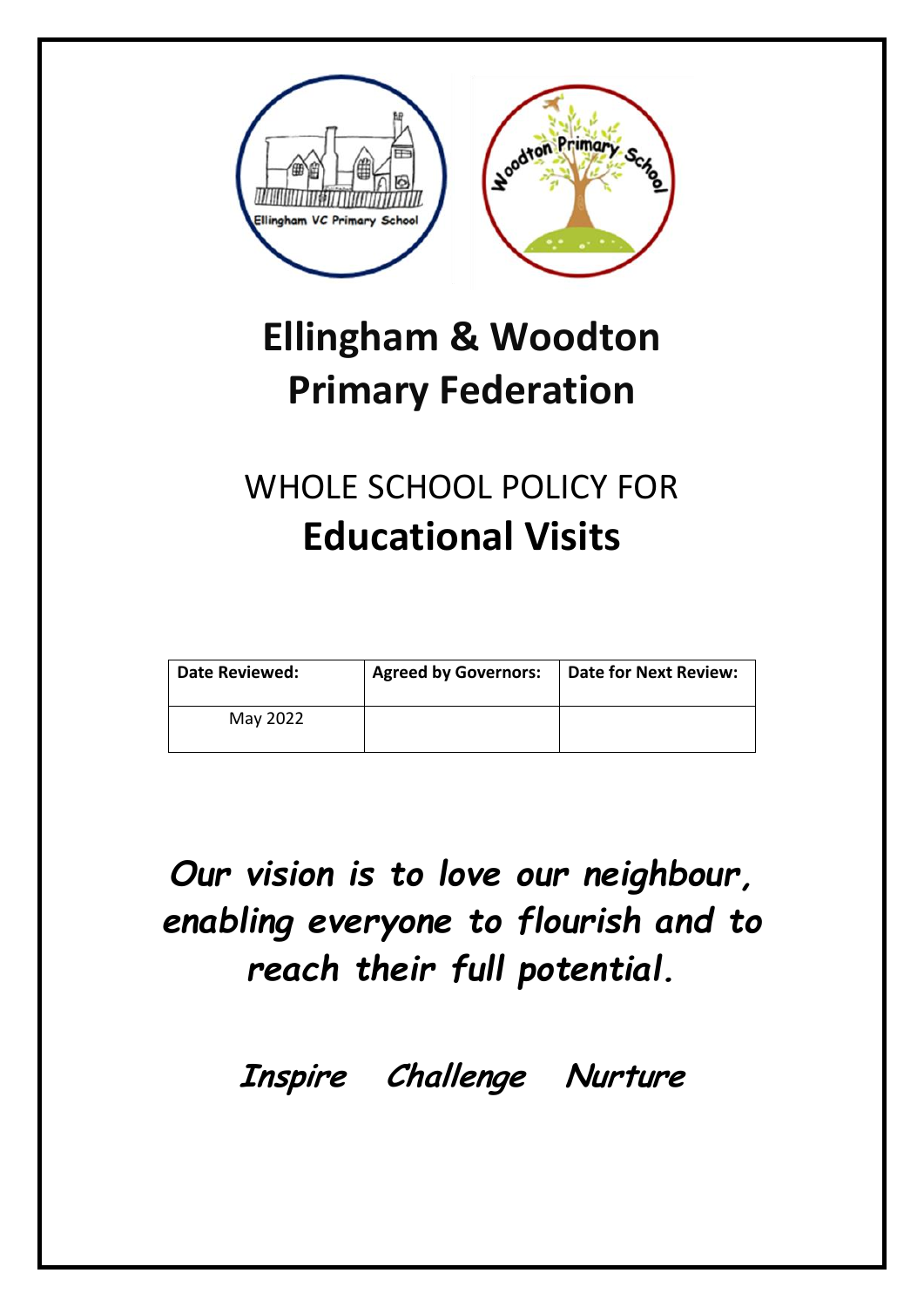# **Aims and Purpose of Offsite Visits**

Ellingham VC & Woodton Primary Federation has formally adopted, through its Governing Body the Norfolk 'Guidance for Offsite Visits'. [www.oeapng.info](http://www.oeapng.info/) and uses EVOLVE [www.norfolkvisits.org.uk](http://www.norfolkvisits.org.uk/) to record and approve visits. Monitoring procedures have been agreed with the Governing Body/ Head Teacher to ensure that this policy is adhered to.

We have a strong commitment to the added value of learning outside the classroom and beyond the school premises. We seek to provide a broad & balanced range of Learning Outside the Classroom opportunities for all of our pupils.

Each year the schools arrange a number of activities that take place off the school site and out of school hours, which support the our values and the aims of our curriculum. The range of activities which the Governing Body has given its approval includes:

- Out of hours Clubs (music, drama, art, science, sport, homework etc)
- School sports teams
- Regular local visits (places of worship, swimming, other local amenities)
- Day visits for particular groups
- Residential visits
- Overseas visits
- Adventurous Activities.

#### **Approval Procedure**

The Governing Body has delegated the consideration and approval of offsite visits and activities to Miss Dawn Read. The Head teacher has nominated Mrs Sarah Querelle as the Educational Visits Co-ordinator (EVC) and the Governing Body has approved this appointment and the EVC has received training by the LA.

It has been agreed that Local Area Visits need to be approved by the EVC and the Headteacher but not added to Evolve. Parental/Carer permission is sought at the start of the academic year (or as a child starts in the case of a mid -year admission) and held on file for LAVs.

Before a visit is advertised to parents the Head teacher and EVC will approve the initial plan. The Headteacher/EVC will also approve the completed plan and risk assessments for the visit before departure. This will be undertaken using EVOLVE as the planning and approval system. [www.norfolkvisits.org.uk](http://www.norfolkvisits.org.uk/)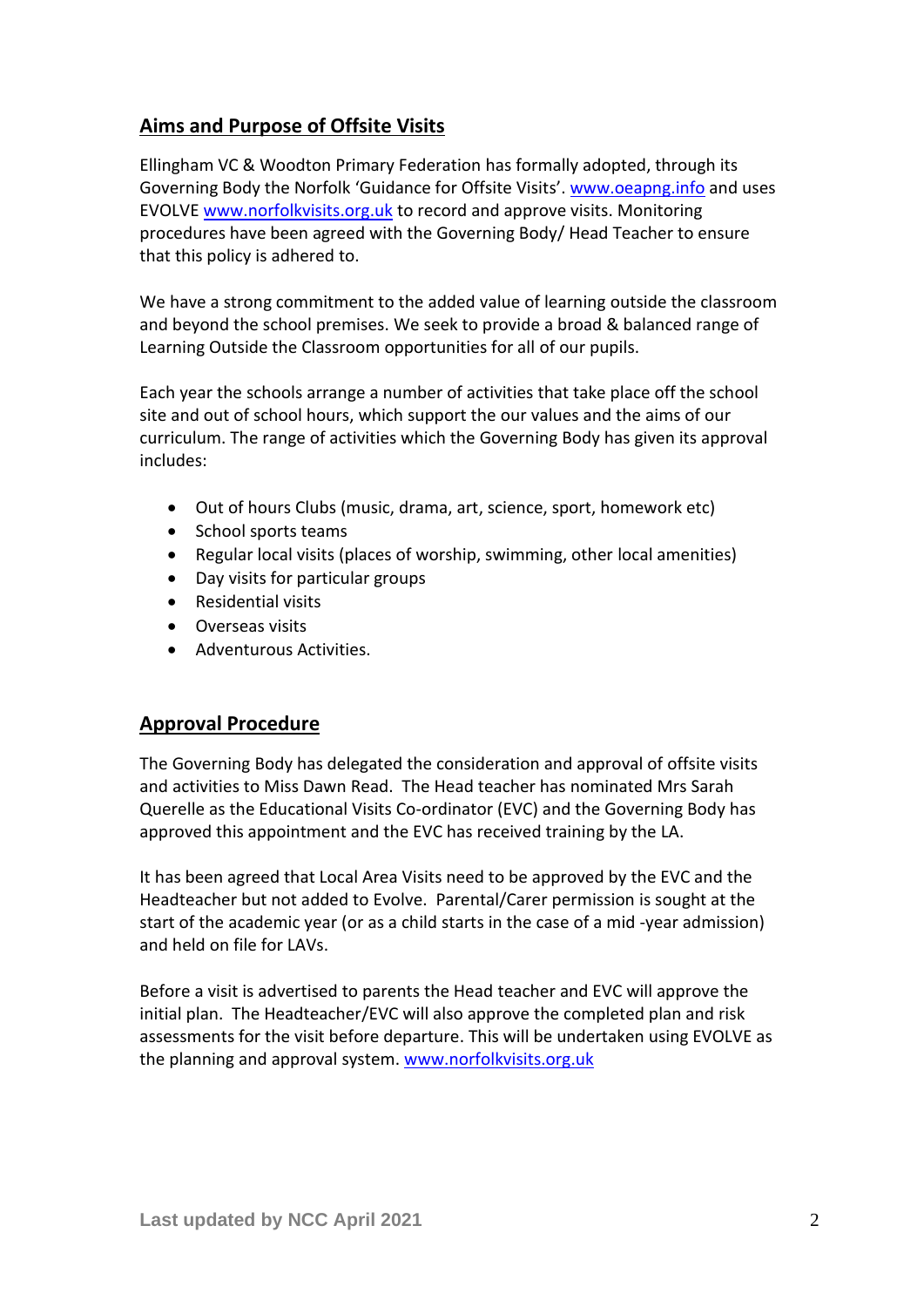The School has agreed a policy for categorising its visits in line with NCC guidance i.e.:

**Level 3** – Adventure Activity, Overseas or Residential These visits must be approved via Evolve and the LA's on-line approval gained. These must normally be submitted to LA at least 30 days before the visit.

**Level 2** Day visits approved at school level on Evolve by EVC & Head. These must be submitted on Evolve for the EVC and Head a minimum of 1 week in advance.

**Level 1** Local regular day visits. Ellingham VC & Woodton Primary Federation have chosen to post a list of its Level 1 visits in the document library of Evolve & will use in-house systems to record & approve such visits. A generic risk assessment exists for these Level 1 visits. (Standard Operating Procedures are guidance is in the Evolve Document Library).

#### **Definition of Levels:**

**Level 3** = Overseas, Residential or Adventurous visits **Level 2** = Day visits not in your establishments list of Level 1. [These must be approved on-line at school level on Evolve].

Level 1 = Local & regular visits that you have generic risk assessments' & standard operating procedures for.

### **Staffing**

Ellingham VC & Woodton Primary Federation recognises the key role of accompanying staff in ensuring the highest standards of learning, challenge and safety on a school visit.

Staff are encouraged and supported to develop their abilities in organising and managing visits. There is a system within the school to allow less experienced members of staff to work alongside more experienced colleagues on visits. The selection of staff for offsite visits will be a key priority in the initial approval of any proposed visit. Staff will be suitably qualified and experienced for proposed activities.

We value and recognise the contribution of volunteer adults and parent helpers assisting with offsite activities and visits. Any volunteer will be approved by both the Headteacher, EVC and Visit Leader and is entered on the voluntary helpers list kept by the School. They will be carefully briefed on the scope of their responsibility. Where it is appropriate the school will ensure that DBS screening is available for volunteers.

The appointed Visit Leader will be fully supported in the tasks required to arrange the visit. This will include, as necessary, making time available to conduct an exploratory visit, briefing teachers and/or other staff, accessing training courses,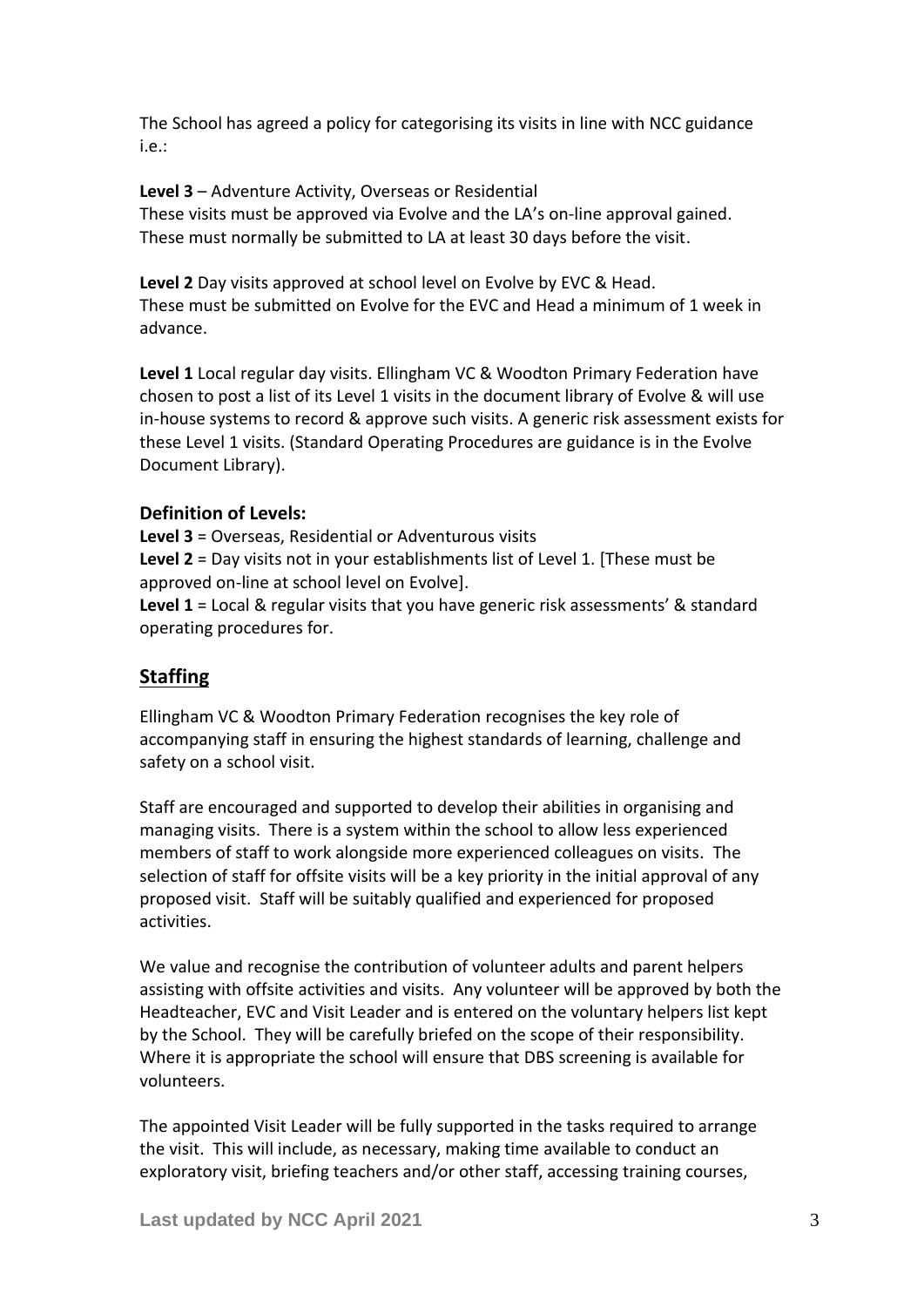reviewing and evaluating the visit or identifying time when the leader and EVC might work in partnership to undertake planning and risk assessments.

Visit staff will not be under the influence of alcohol or other drugs such that their ability to recognise hazards or respond to emergencies is in any way restricted.

#### **Risk Management**

The Visit Leader will seek to identify any significant risks from any activity that is under their control and take appropriate steps to ensure all participants are safe. Good practice precautions and safety measures will be taken and these will be recorded.

#### **External Activity Providers**

Where external contractors are involved in organising all or part of the visit, the contract will be made with the school on behalf of the pupils. All payments for the visit will be made through the school accounts.

The Visit Leader will make appropriate checks before committing the school to the contract. This will include seeking assurances about health and safety, and any accreditation and licensing. Wherever possible we seek to use holders of the Learning Outside the Classroom Quality Badge for which no Providers Statements or other assurance checks are required.

#### **Parental Consents**

Written consent from parents will not be required for pupils to take part in the majority of off-site activities organised by the school as most of these activities take place during school hours and are a normal part of a child's education at school. However, parents should be told where their child will be at all times and of any extra information or measures required.

Written consent will be requested for activities that need a higher level of risk management or those that take place outside school hours. The school offices have a standard form, which will be used for this purpose.

As part of the parent consent they will be fully informed of the activities and arrangements for the visit. For all residential visits parents will be invited to a briefing meeting where they can ask for clarification of any aspect of the itinerary and organisation of the visit.

The school has policies for Charging and Remissions use of Pupil Premium, Behaviour and Inclusion, which applies to all visits.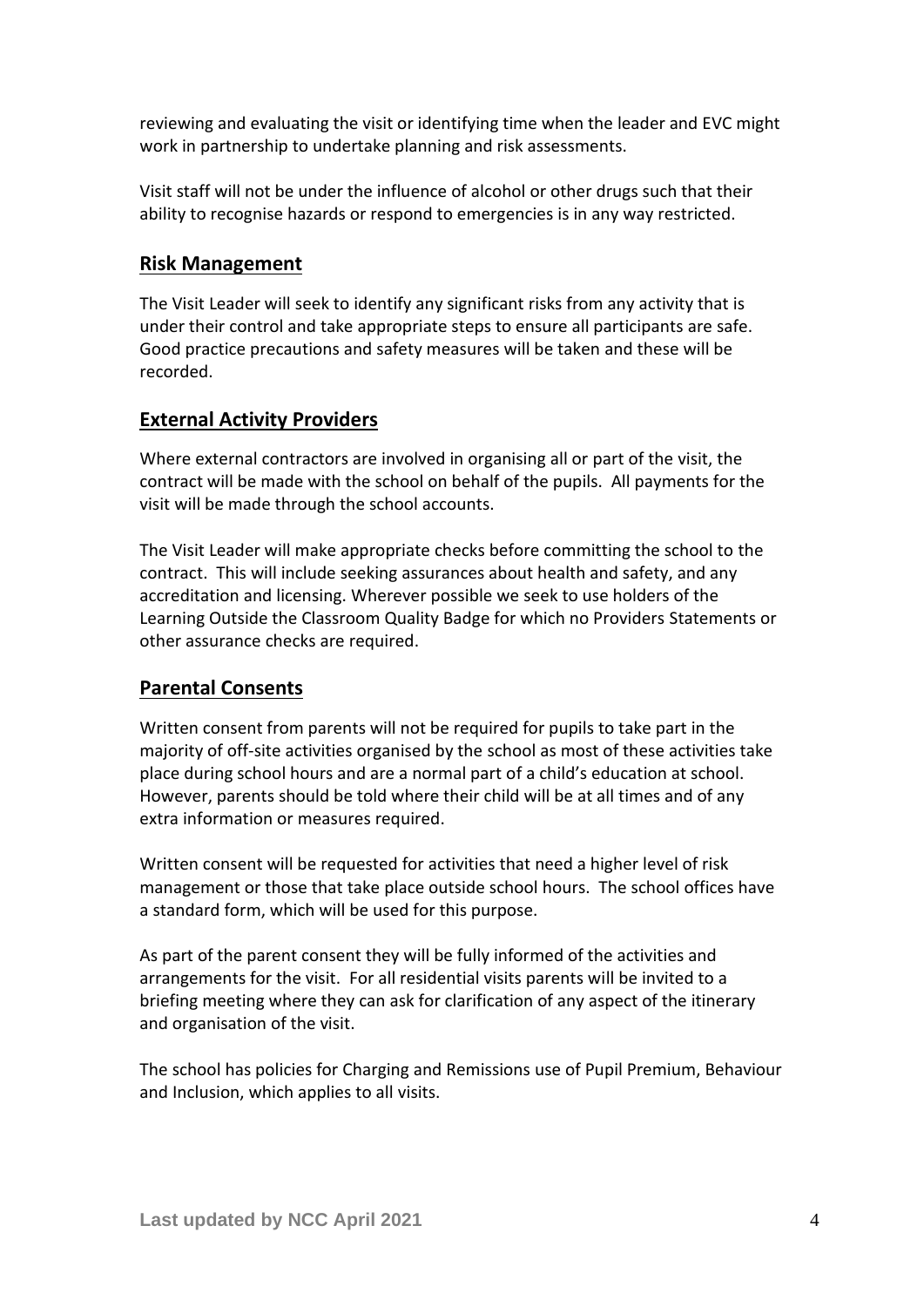# **The Expectations of Pupils and Parents/Carers**

The school has a clear code of conduct for school visits based on the school 'Behaviour Policy'. This code of conduct will be part of the condition of booking by the parents. Pupils, whose behaviour is such that the Visit Leader is concerned for their safety, or for that of others, can be withdrawn from the activity. The Visit Leader will consider whether such pupils should be sent home early and parents will be expected to cover any costs of the journey home early.

#### **Emergency Procedures**

The school will appoint a member of the Senior Management Team as the emergency contact for each visit. All major incidents should immediately be relayed to this person, especially those involving injury or that might attract media attention.

The Emergency Point of Contact (EPOC) will have full details of all pupils and accompanying adults on the visit with the emergency contact, including the home contact details of parents and next-of-kin, as appropriate. This information is stored on Pupil Asset and can be accessed by the SLT.

All incidents and accidents occurring on a visit will be reported back and recorded following normal school procedures for reporting and investigating accidents.

#### **Review by the Local Authority**

The school is supported in its arrangements for offsite visits by the County Council. Where necessary the school will seek advice from the Adviser for Outdoor Learning.

All visits that involve an overnight stay, going abroad and any that involve adventurous activities will be notified to the LA prior to departure. The LA will provide an independent reassurance check of the plan and the precautions and safety measures that will be taken.

Some sample monitoring will also be undertaken by the LA & the school agrees to facilitate this when & where required. Any advice provided will be fully considered prior to the trip taking place.

### **Charging Policy for Activities and Visits**

The school may invite, but not require, parents to make voluntary contributions for school activities in order to enhance what is otherwise provided. There is no obligation to contribute and pupils will not be treated any differently according to whether or not their parents have made a contribution. An activity may not go ahead if there are insufficient contributions to facilitate the visit.

The level of contribution will be calculated for each activity and may include, for example, an element to cover the participation by young people from low-income families or the cost of travel for accompanying teachers. Some activities may not take place if parents are reluctant to support it.